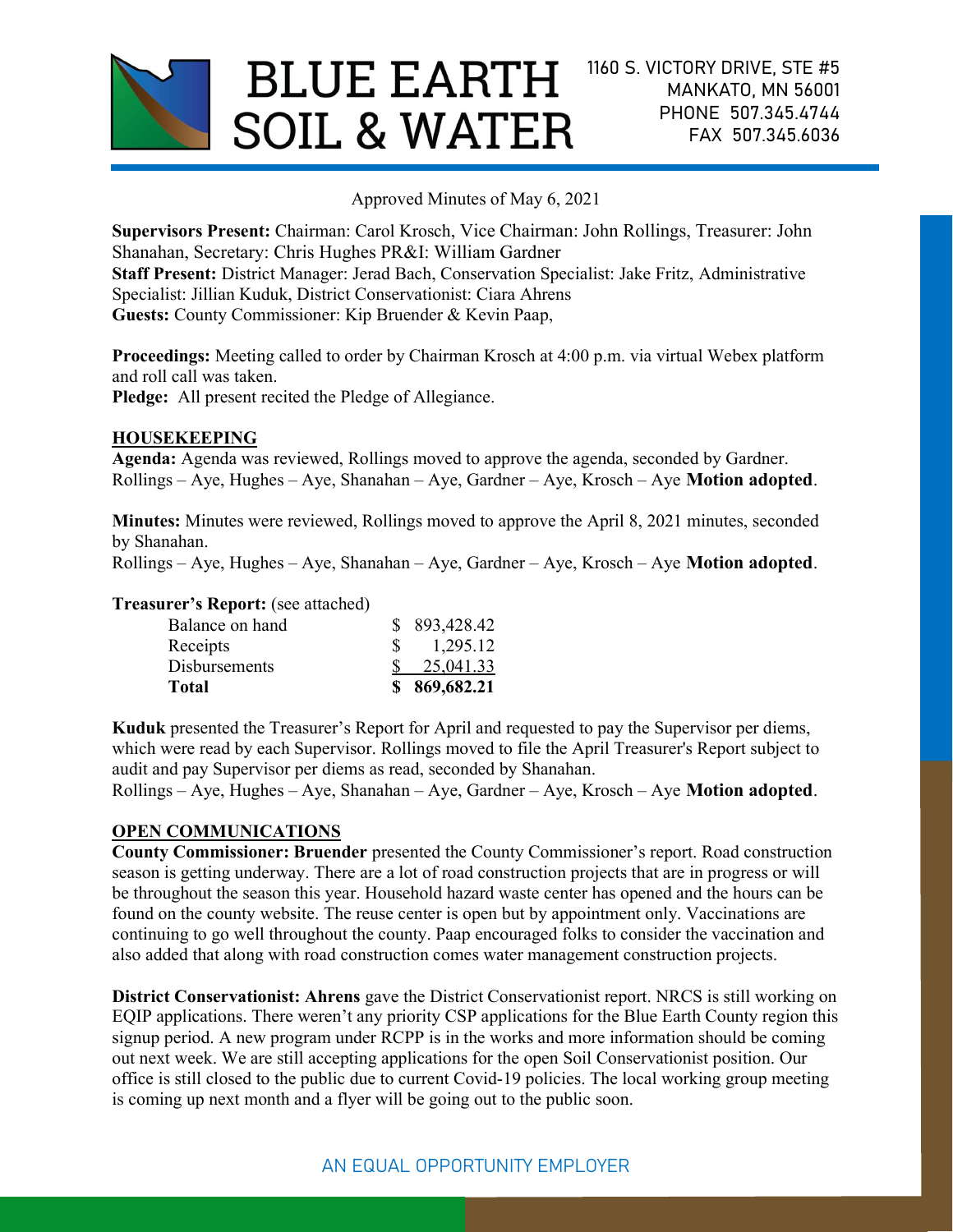District Manager: Bach presented the District Manager report. The Le Sueur AIG project that the District worked on the last couple of years will be a featured story in BWSR's June newsletter. The annual tree program pickup took place the week of April  $19<sup>th</sup>$  with a record number of tree sales this year. We hired for the Conservation Technician vacancy and Mary Russell started just this week. April is a big reporting month with the first quarter ending at the end of March. We spend the month completing all the necessary reporting requirements and the verification of compliance was also completed on the FY19 Local Capacity grant. May brings construction season and we'll see more projects brought to the board for approval.

# COST SHARE CONTRACTS:

# 1FY20 Davis – Grassed Waterway

Fritz requested to encumber \$4,125.00 for the construction of a grassed waterway, with an estimated total cost of \$5,500.00. Rollings moved to encumber \$4,125.00, encumbered from the FY20 State Cost Share grant, for the 1FY20 (Davis) contract, seconded by Shanahan.  $Rollings - Aye$ , Hughes – Aye, Shanahan – Aye, Gardner – Aye, Krosch – Aye **Motion adopted**.

# 2FY20 Stelter – Well Sealing

Bach requested to encumber \$750.00 for the sealing of a well, with an estimated total cost of \$1,500.00. Shanahan moved to encumber \$750.00, encumbered from the FY20 State Cost Share grant, for the 2FY20 (Stelter) contract, seconded by Rollings.

 $Rollings - Aye$ , Hughes – Aye, Shanahan – Aye, Gardner – Aye, Krosch – Aye **Motion adopted**.

## NEW BUSINESS:

## Area VI Dues:

Kuduk presented the invoice for the 2021 Area VI annual dues in the amount of \$400.00. Shanahan made a motion to approve the payment of the 2021 Area VI dues in the amount of \$400.00, seconded by Gardner.

 $Rollings - Aye$ , Hughes – Aye, Shanahan – Aye, Gardner – Aye, Krosch – Aye **Motion adopted.** 

# FY21 Conservation Delivery Grant Closeout:

Bach reported on the FY21 Conservation Delivery grant expenses and final financial report. Rollings moved to approve the FY21 Conservation Delivery closeout to be signed by the board chair, seconded by Gardner.

 $Rollings - Aye$ , Hughes – Aye, Shanahan – Aye, Gardner – Aye, Krosch – Aye **Motion adopted.** 

## SUPERVISOR REPORTS

Rollings – No report.

Hughes – Gave the board an update from the Le Sueur River 1W1P policy meeting he attended last month.

Shanahan – No report.

Gardner – Gave a quick report on the most recent MPI meeting he attended.

Krosch – Was not able to give a report due to technical difficulties